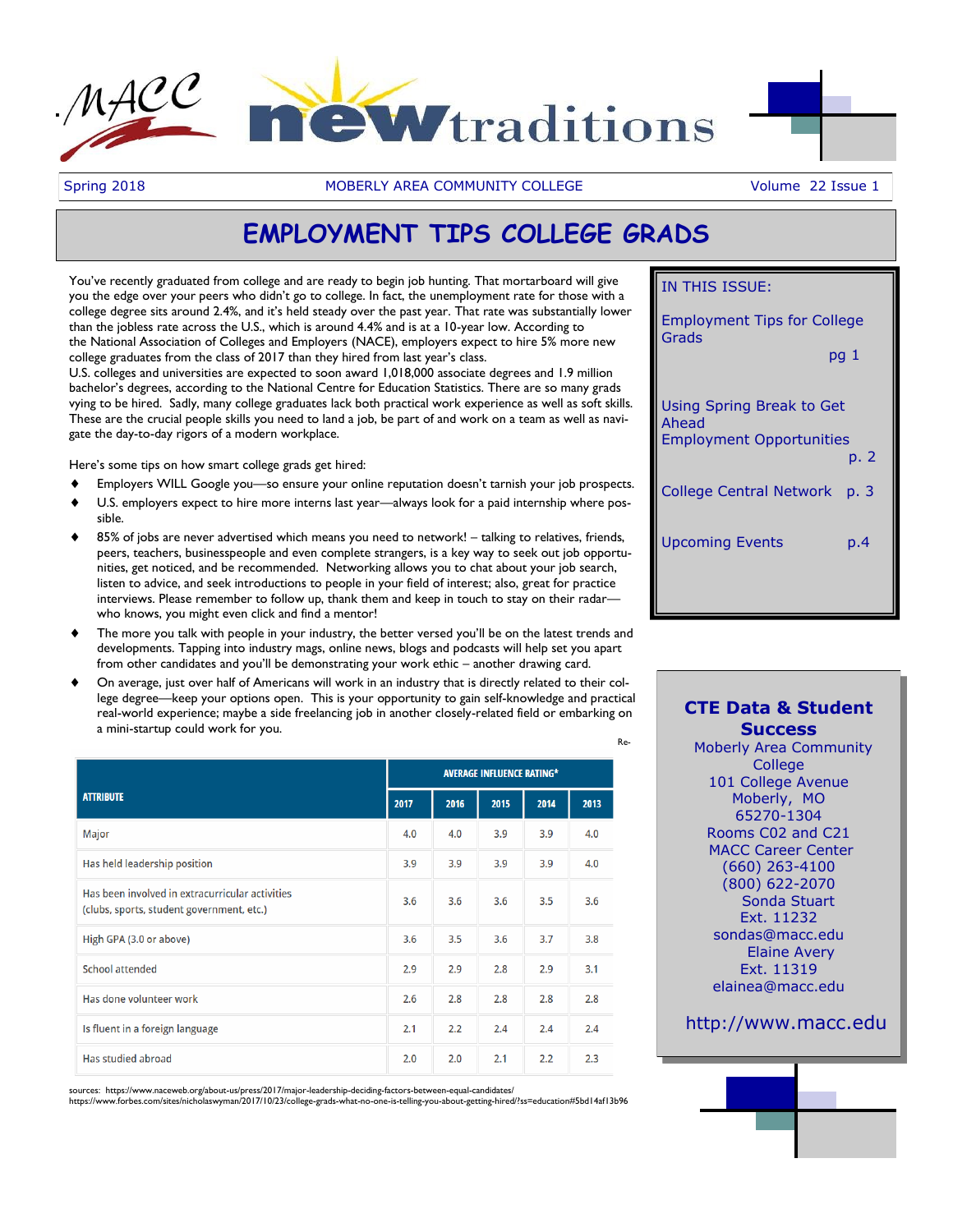*Page 2*





## 1. APPLY FOR INTERNSHIPS

Spring break is a great time to apply for a summer or fall internship to further your career after college. Some internships are eligible to count toward college credit, even if they are unpaid.

## 2. REVIEW YOUR RESUME

A well-thought-out resume design with effective content to showcase your education, experience, and accomplishments could be the only thing holding you back from your dream job or internship. Build your best resume while you have the spare time.

# 3. GET ORGANIZED

Clean surroundings lead to a clean mind. Whether its getting rid of old clothes, finally going through the thousands of junk emails crowding your inbox, or organizing your binder, the benefits to cleanliness are endless.

# 4. MAKE STUDY GUIDES FOR FINAL EXAMS

Final exams can make or break your GPA for the semester. And while finals may seem like a distant worry from spring break, you will thank yourself for being prepared early when the end of the semester comes around. Here are 20 ways to predict what questions will end up on the final exam.

# 5. DO SOME READING

Read ahead in your textbook or finally finish the book you were given for Christmas. These top 5 books to read for postgraduate life can help prepare you for life after college:

- $\implies$  Can I Wear My Nose Ring to the Interview by Ellen Gordon Reeves
- $\implies$  The Defining Decade by Meg Jay
- $\Rightarrow$  Effective Immediately by Emily Bennington and Skip Lineberg
- $\implies$  The Start-up of You by Reid Hoffman and Ben Casnocha
- $\implies$  What Now? by Ann Patchett

## 6. "PROFESSIONALIZE" YOUR APPEARANCE

Get a hair cut, groom your eyebrows, get your nails done, or trim your beard. A well-groomed and clean appearance will increase your chances of getting hired post-graduation or being chosen for an internship. Build a foundation of a few staple clothing pieces.

## 7. NETWORK!

Ask your parents and your parents' friends if they know anyone in a profession you're interested in. Invite them to have a cup of coffee with you. Write to your dream company and ask if they'll show you around. Don't be afraid to put yourself out there. Businesses are always excited to meet young, ambitious people like you who are about to get into the workforce.

http://college.usatoday.com/2017/03/08/7-ways-to-use-spring-break-to-get-ahead/



# Job **Opportunities**

Energetic and compassionate males and females with strong work ethic and desire to make a difference in the lives of others?!! The **Braun Home** is the place for you. We are hiring full-time Home Managers positions here in Fayette. Normal working hours are Monday through Friday, 7am-3pm. Home Managers are on-call during the evenings with rotating on-call weekends. List of responsibilities will be discussed at time of interview. Pay ranges from \$9.25-\$10.25 per hour.

We are also hiring full-time and part-time weekday and weekend Direct Care Staff. Pay ranges from \$8-\$10 per hour. Paid training are provided.

Both positions provide practical living skills training to assist individuals to live their own life as independently as possible, support services and community access opportunities to persons with developmental disabilities.

Health insurance, paid holidays, vacation, sick leave, and 401(K) retirement for all full-time positions. High School diploma or GED required at time of application submission. Come apply with us at:

504 N. Cleveland Fayette MO 65248 660-248-3333

## Watned: Part-time stylist

Flexible hours--at least two days a week (prefer days) with advancement opportunities

Pay is above minimum wage

Contact Amy Price at the store in person located @ 1720 Crete Street, Moberly, MO 65270 (660) 263-9200 or email [asprice3@hotmail.com](mailto:asprice3@hotmail.com)

Floral Designer Needed at Country Floral (510 W. Reed Street, Moberly, MO 65270) Job Description: Would like to hire someone that enjoys creating floral designs, window displays, creating and promoting sales ideas (not just holidays) as well as being a part of the sales team (which also requires operating the point of sales system). Right now, need someone at least 20 hours a week (Monday-Saturday; can be flexible school schedule) and pay will depend on experience. Contact Christy at 660.263.4242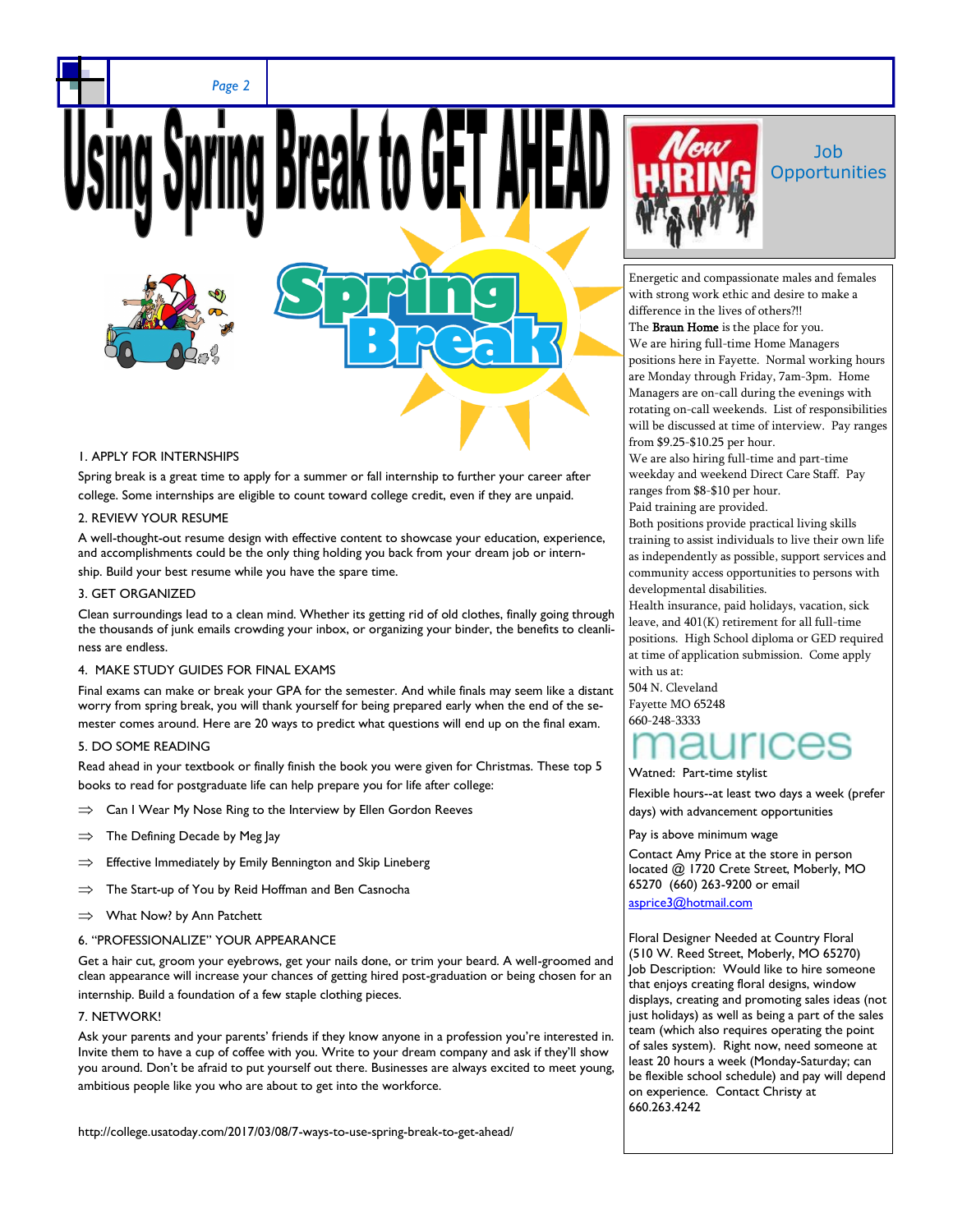

since 1996. Career Services Central, is the leading online career office management software system for colleges and universities across the country. CCN is the exclusive provider to over 850 college and university campus career and employment centers. We also offer virtual and live job fair platforms, through which the Company has provided services for hundreds of colleges and universities. In addition, CCN powers multiple college consortium Websites, and offers world-class assessment and survey platforms. CollegeCentral.com is one of the most visited entry-level job sites on the Internet. It provides both students and alumni with the ability to search their respective colleges' or universities' secure jobs databases, plus CCN's Jobs Central national job board, with millions of jobs posted to date. The site also features valuable content geared toward entry-level job seekers from over 125 authors.

Sign up today, for free at www.collegecentralnetwork.com/macc It's FREE!

|                                                     | Employment  |                       | Mean wages |            |  |
|-----------------------------------------------------|-------------|-----------------------|------------|------------|--|
| Occupation (1)                                      | Level $(2)$ | Location quotient (3) | Hourly     | Annual (4) |  |
| Healthcare practitioners and technical occupations  | 8.320       | 1.5                   | \$36.96    | \$76,890   |  |
|                                                     | (5)         | (5)                   | 115.77     | 240,810    |  |
|                                                     | 80          | 2.0                   | 24.89      | 51.780     |  |
|                                                     | 40          | 1.6                   | 56.62      | 117,760    |  |
|                                                     | 210         | 1.1                   | 59.28      | 123,300    |  |
|                                                     | 450         | 5.6                   | 109.18     | 227.090    |  |
|                                                     | (5)         | (5)                   | 133.85     | 278,400    |  |
|                                                     | 340         | 1.5                   | 92.71      | 192,840    |  |
|                                                     | 90          | 1.4                   | 40.03      | 83,260     |  |
|                                                     | 80          | 1.1                   | 35.23      | 73.280     |  |
|                                                     | 150         | 1.1                   | 36.24      | 75.390     |  |
|                                                     | 140         | 1.7                   | 26.11      | 54,300     |  |
|                                                     | 110         | 1.3                   | 40.63      | 84,510     |  |
|                                                     | 70          | 1.6                   | 33.28      | 69.230     |  |
|                                                     | 3.270       | 1.8                   | 28.60      | 59,490     |  |
|                                                     | 110         | 4.4                   | 70.41      | 146,460    |  |
|                                                     | 160         | 1.7                   | 44.53      | 92.620     |  |
| Medical and clinical laboratory technicians         | 420         | 4.0                   | 16.59      | 34,500     |  |
|                                                     | 120         | 0.9                   | 37.08      | 77,130     |  |
|                                                     | 50          | 1.1                   | 32.63      | 67.870     |  |
|                                                     | 180         | 1.4                   | 24.60      | 51.170     |  |
| Magnetic resonance imaging technologists            | 80          | 3.5                   | 30.96      | 64.410     |  |
| Emergency medical technicians and paramedics        | 100         | 0.6                   | 15.98      | 33.240     |  |
|                                                     | 280         | 1.1                   | 14.39      | 29,940     |  |
| Veterinary technologists and technicians            | 140         | 2.2                   | 15.13      | 31,470     |  |
| Licensed practical and licensed vocational nurses   | 480         | 1.1                   | 1845       | 38,380     |  |
| Medical records and health information technicians. | 200         | 1.5                   | 20.73      | 43,110     |  |
|                                                     | 100         | 2.1                   | 11.83      | 24,600     |  |
| Health technologists and technicians, all other     | 50          | 0.7                   | 24.83      | 51,640     |  |
| Occupational health and safety specialists          | 40          | 0.8                   | 30.84      | 64,140     |  |
|                                                     | 30          | 2.0                   | (5)        | 46,060     |  |
| Healthcare practitioners and technical workers, all | 50          | 2.2                   | 26.91      | 55,960     |  |

#### Table 1. Employment and wage data from the Occupational Employment Statistics survey, by occupation, Columbia, Mo. Metropolitan Statistical Area, May 2016

Footnotes:

(1) For a complete listing of all detailed occupations in the Columbia, Mo. Metropolitan Statistical Area, see www.bls.gov/oes/current/

oes 17860.htm

(2) Estimates for detailed occupations do not sum to the totals because the totals include occupations not shown separately. Estimates do not include self-employed workers.

(3) The location quotient is the ratio of the area concentration of occupational employment to the national average concentration. A location quotient greater than one indicates the occupation has a higher share of employment than average, and a location quotient less than one indicates the occupation is less prevalent in the area than average.

(4) Annual wages have been calculated by multiplying the hourly mean wage by a "year-round, full-time" hours figure of 2,080 hours; for those occupations where there is not an hourly mean wage published, the annual wage has been directly calculated from the reported survey data. (5) Estimate not released.

#### Check out **College Central Network** at [www.collegecentral.com/macc](http://www.collegecentral.com/macc)

This web site sports half a million job postings geared for college students and new graduates and hundreds of articles to assist you with a successful job search. You can also post resumes and portfolios & search for internships.